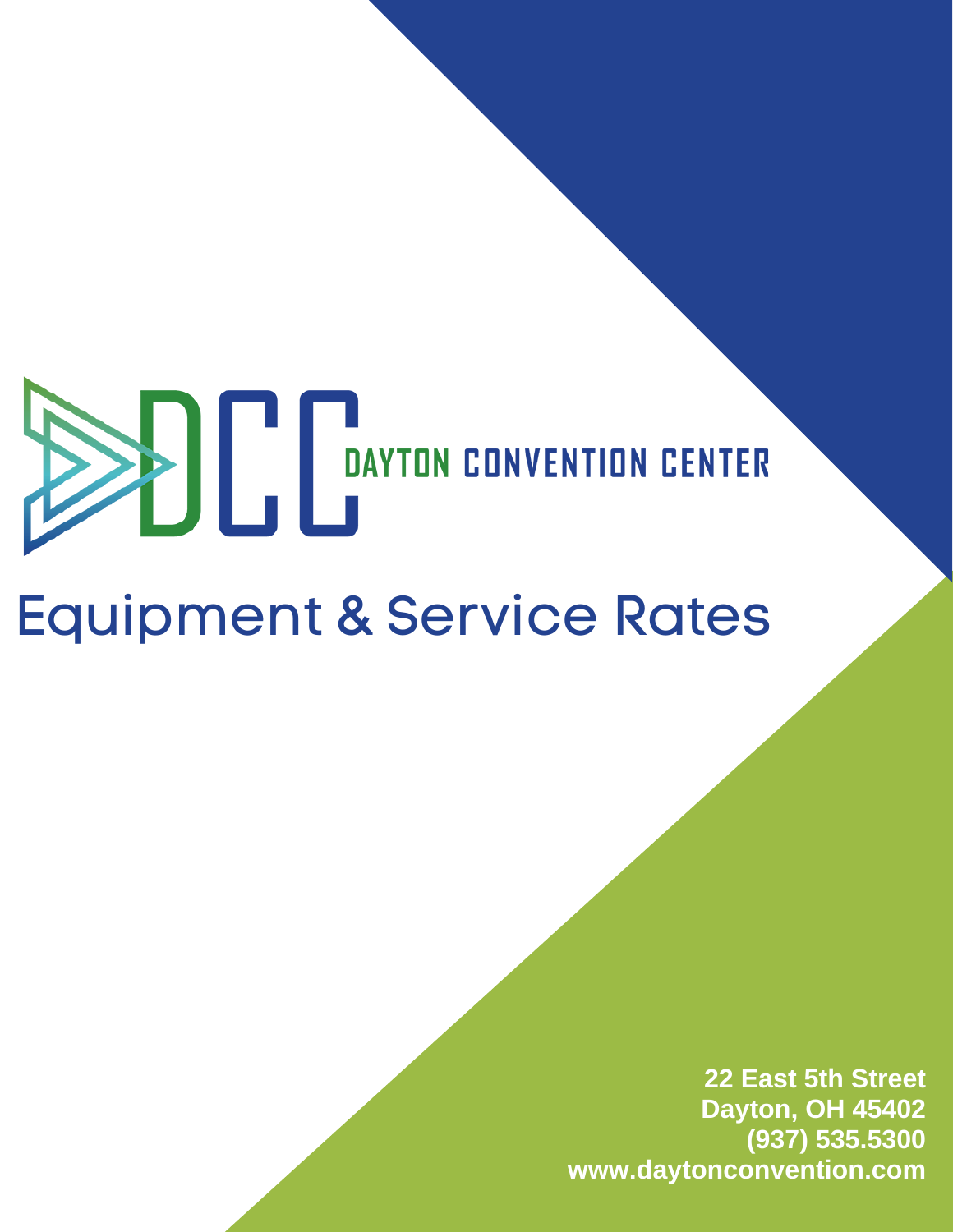# **FACILITY COMPLIMENTARY SERVICES**

#### **General Information**

· Air conditioning or heating in all public spaces is provided complimentary during move-in, show, and move-out. Air conditioning or heating in exhibit halls is provided complimentary on leased show days for: show hours for exhibits, session hours for general sessions, rehearsals, poster sessions, and in-hall registration.

Air conditioning and heating is provided complimentary on a leased move day in exhibit halls used as a general session for dress rehearsals only.

· Meeting room air conditioning or heating is provided complimentary for rehearsal and session times only.

· Custodial services for restrooms, meeting rooms, food and beverage areas and public areas throughout the event (does not include bulk trash, crates, lumber and packing materials). Cleaning for events with excessive waste may incur additional fees.

· Event utilities labor for installation of electrical and plumbing services for show management areas.

· Initial set-up (theater, classroom, conference, banquet or reception style—within the limits of the DCC's inventory) for meeting rooms and exhibit halls used for banquets or sessions (excludes raised seating).

· DCC offers complimentary sets for exhibit halls, ballrooms, and standard meeting rooms to include, but not limited to, tables, chairs, and risers. See meeting room complimentary services for all inclusions.

· Permanent registration and show offices, where available.

· Twenty-four (24) hour building security in public spaces, corridors, and grounds. Dedicated event security is available at an additional fee.



#### **Exclusive Services**

- · Catering and Concessions
- · Electrical
- · Gas
- · Internet Access and Networking Services
- · Loading Dock Security
- · Rigging (Mills James for rates, see Exclusive Services)

The DCC Event Managers will coordinate the set up and billing for these exclusive services. All orders should be submitted no later than five (5) business days prior to your event start. If submitted within five (5) days of event, onsite rates will apply.

#### **Exclusive Services**

· Audio-Visual Production

Mills James is the in-house production (audio/visual) and exclusive rigging partner at the Dayton Convention Center. Their mission is to elevate the convention center's events with a service mindset, unparalleled agility, and technology innovations commensurate with the city's growing reputation.

For more information, please contact: Sales Manager Joe Wynn 937-535-5316 [jwynn@mjp.com](mailto:jwynn@mjp.com)

#### **Other Services**

· A minimum level of event security is required. Confirm requirements with your Event Services Manager.

· Lessee must secure the leased premises and support areas from the first hour of move-in through the completion of move-out.

· Lessee must provide for the public safety of those involved with the event, varies based on the nature of event.

· Event security services must be selected from DCC's list of approved providers.

#### **Taxes**

· All rentals are subject to applicable Ohio State sales tax.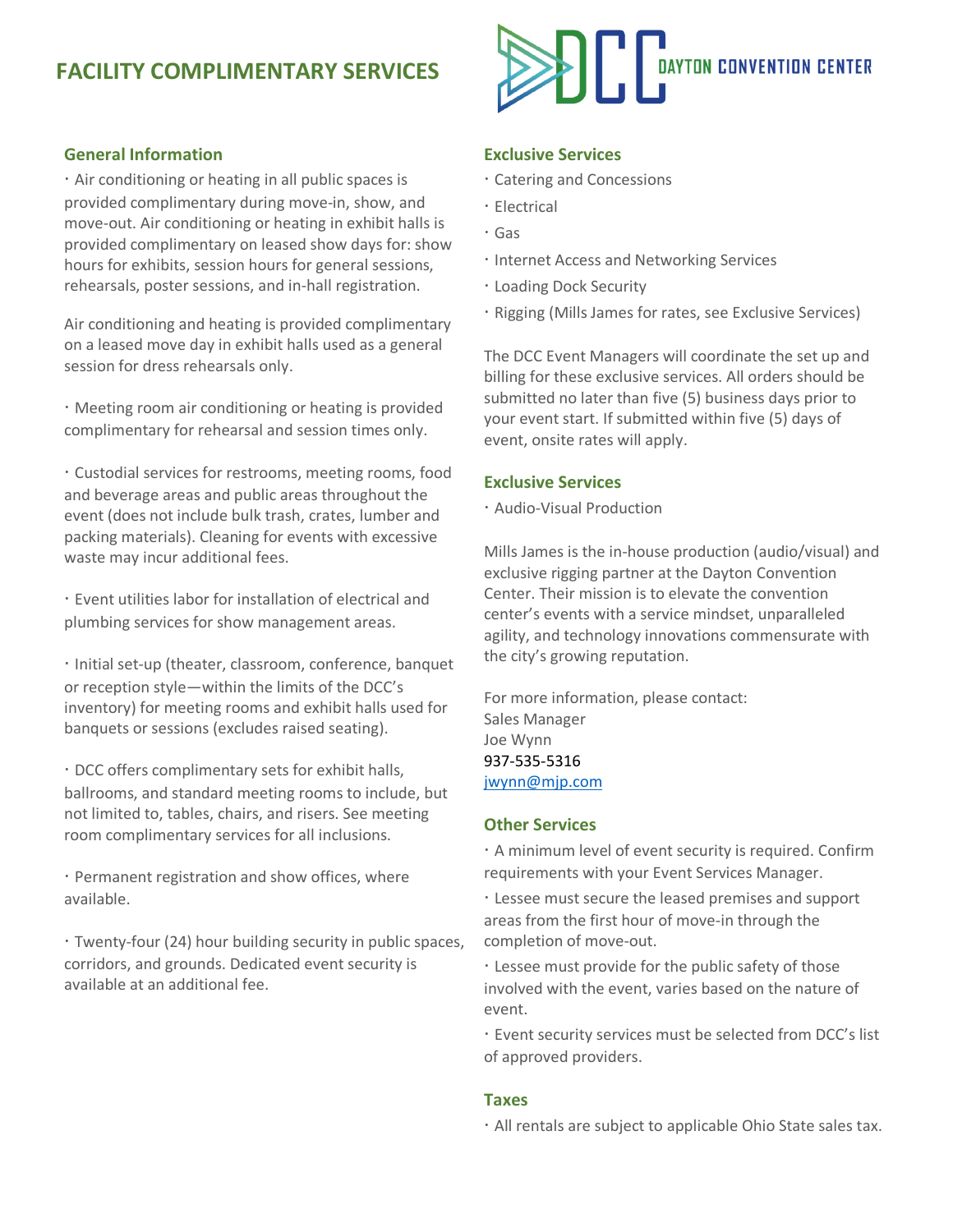# **MEETING ROOM COMPLIMENTARY SERVICES AND EQUIPMENT**

#### **Exhibit Hall Set Includes (non-exhibit):**

- · Up to 1,000 chairs
- · Six (6) topped and skirted tables
- · One (1) podium
- · Three (3) 20 amp electrical drops
- · Nine (9) 4x8 risers with skirting

#### **Standard Ballroom Set Includes:**

- · Tables & chairs (for chosen room set)
- · Four (4) topped and skirted tables
- · One (1) podium
- · Two (2) 20 amp electrical drops
- · Four (4) 6x8 risers with skirting

#### **Standard Meeting Room Set Includes:**

- · Tables & chairs (for chosen room set)
- · Two (2) topped and skirted tables
- · One (1) podium
- · One (1) extension cord and power strip
- · Two (2) 6x8 risers with skirting

#### **Advertising**

The Lessee must submit advertising and brochure copy that references the Convention Center, show location, parking fee, and dates and times to the DCC Sales Manager or Event Manager for approval prior to advertising or distribution. Advertisement of events must state the total admission price and the exact event location. Advertising shall not be permitted until the lease is fully executed or prior approval is received by the DCC.

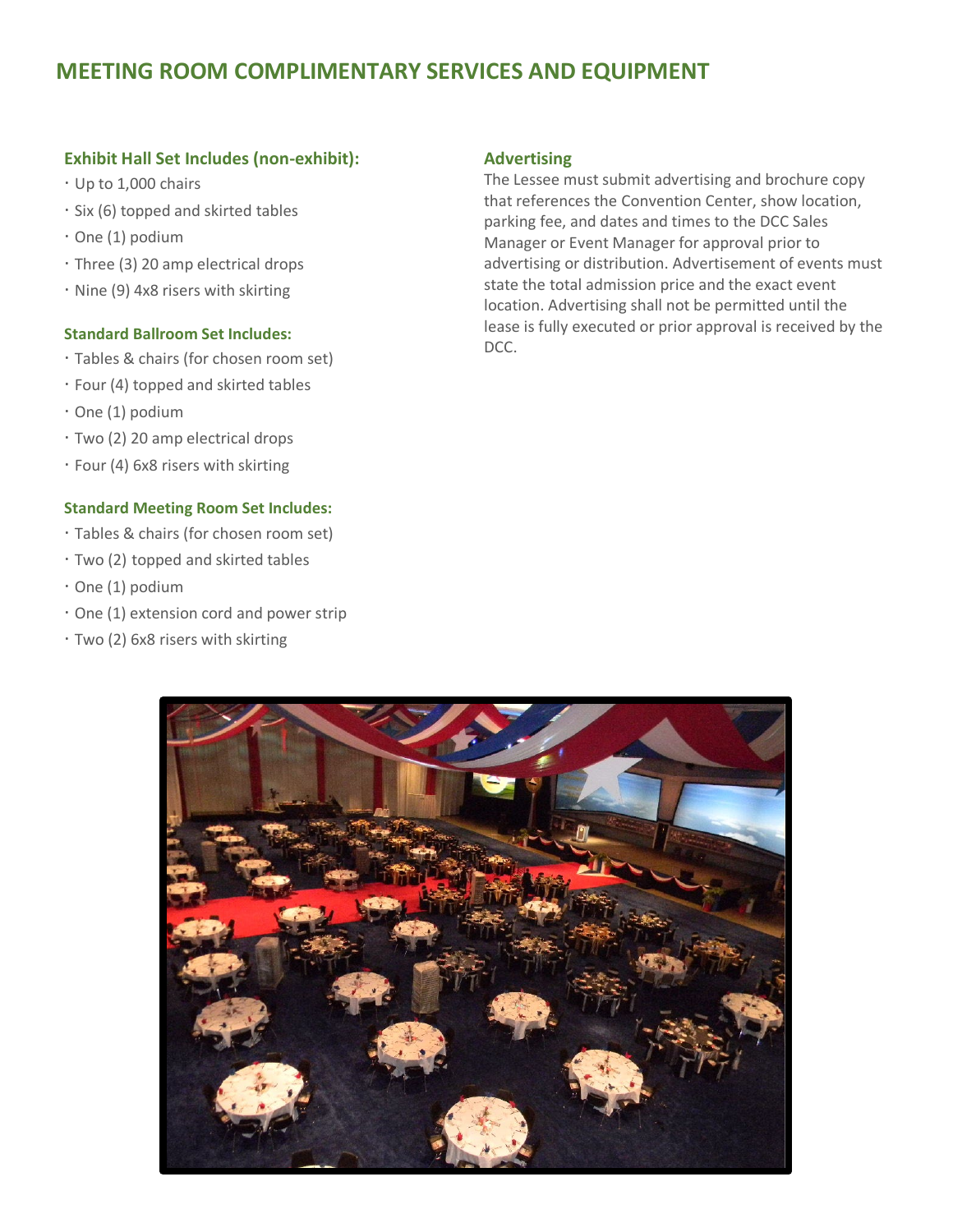# **SHOW MANAGEMENT: PERSONNEL, SERVICES, EQUIPMENT AND UTILITIES RATES**

| Required event information includes, but is not limited to | <b>Terms and Conditions</b>                                                                               |
|------------------------------------------------------------|-----------------------------------------------------------------------------------------------------------|
| the following:                                             | · All materials and equipment furnished by the DCC shall                                                  |
| · Approved floor plans                                     | remain the property of the DCC and shall be removed                                                       |
| · Event security plan                                      | only by the DCC at the close of the show.                                                                 |
| · Event schedule                                           | · Equipment is available within the limits of the                                                         |
| · Labor calls                                              | DCC's inventory.                                                                                          |
| · Production, audio-visual requirements                    | . Equipment or services canceled with less than 24-hour<br>notice will be invoiced at the published rate. |
| · Room set requirements                                    | · Initial room sets changed within 48 hours of the first                                                  |
| · Service contractor's schedule                            | contracted day will be charged at the applicable rate.                                                    |
| · Utilities requirements                                   | · Equipment and service rates are subject to applicable                                                   |
| · Approved advertising for consumer or public-ticketed     | Ohio State sales tax and/or Administrative Fee.                                                           |
| events (prior to advertising placement)                    | . Equipment not returned is subject to the rental rate                                                    |
|                                                            | plus the replacement cost.                                                                                |
| <b>Rate Definition/Requirements</b>                        | · All labor rates - 4 hour minimum (except where noted).                                                  |
| · PRE-ORDER rates apply to show management orders          | · Rates, equipment and/or services are subject to change                                                  |
| received at least five (5) business days prior to event.   | without notice.                                                                                           |
| . BASE rates are a set rate based on the unit required.    |                                                                                                           |
| . ONSITE rates apply to show management orders             |                                                                                                           |
| received within 5 days of event or on/after the first      |                                                                                                           |
| contracted move-in day of event.                           |                                                                                                           |

# **ENVIRONMENTAL SERVICES**

#### **EVENT PERSONNEL**

|                                                                                                                         | <b>UNIT</b>              | <b>PRE-ORDER RATE</b> | <b>BASE RATE</b> |
|-------------------------------------------------------------------------------------------------------------------------|--------------------------|-----------------------|------------------|
| Show Cleaning (Exhibit Hall)<br>Nightly aisle cleaning, periodic aisle<br>maintenance and continued aisle trash removal | per square foot, per day | $\ast$                | \$0.39           |
| Event Cleaning<br>Additional cleaning required for events<br>producing excessive waste                                  | per hour                 | $\ast$                | \$30.00          |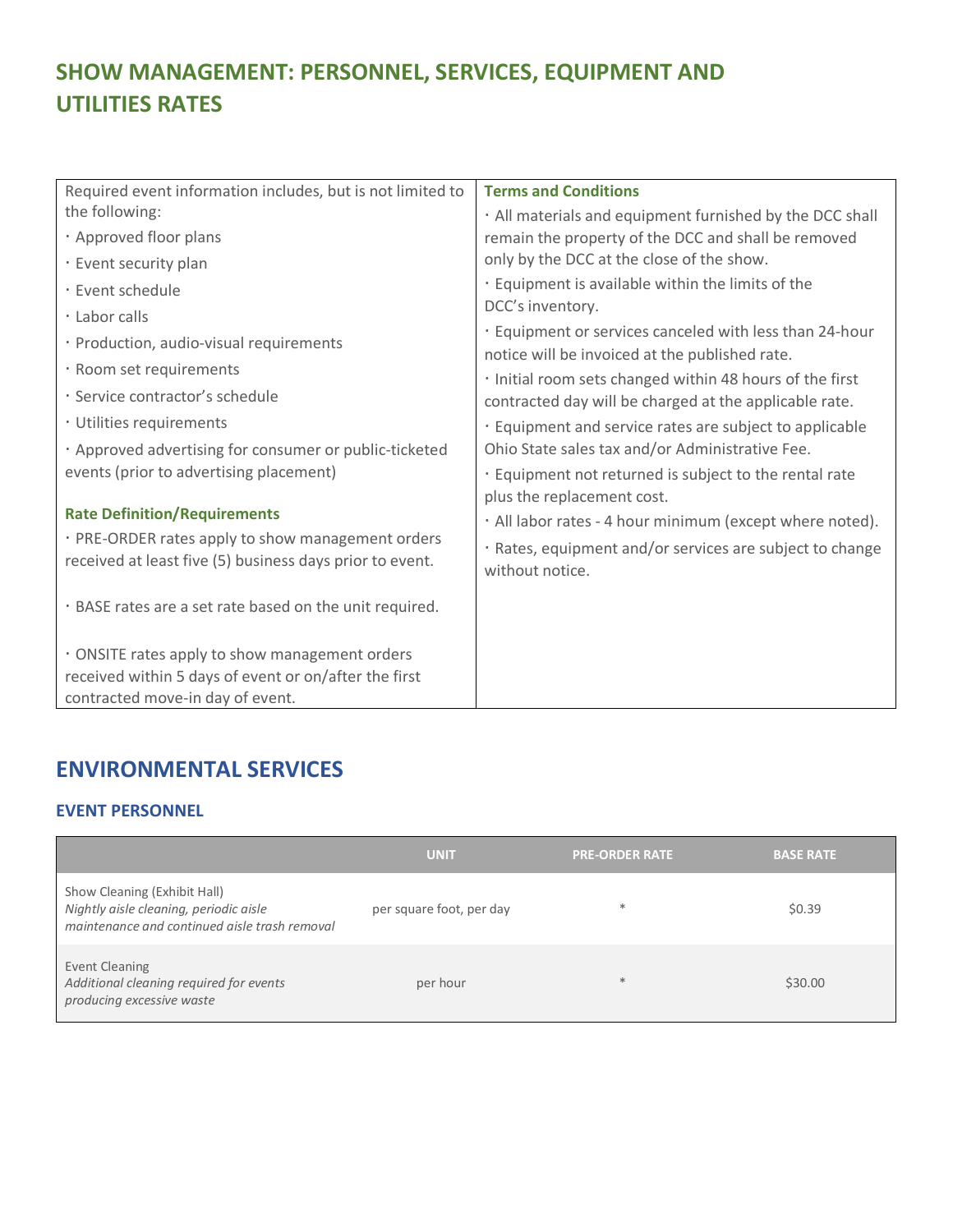# **SET-UP**

#### **EQUIPMENT**

|                                                                                                                             | <b>COUNT</b>   | <b>UNIT</b>                 | <b>PRE-ORDER RATE</b> | <b>BASE RATE</b> |
|-----------------------------------------------------------------------------------------------------------------------------|----------------|-----------------------------|-----------------------|------------------|
| <b>All Purpose Tables</b>                                                                                                   |                |                             |                       |                  |
| Rectangle (8' x 30")                                                                                                        | 300            | each, per event             | $\ast$                | \$8.50           |
| Rectangle (6' x 30")                                                                                                        | 25             | each, per event             | $\ast$                | \$8.50           |
| Classroom (6' x 18")                                                                                                        | 250            | each, per event             | $\ast$                | \$8.50           |
| Round (72")<br>Seats up to 10 comfortably                                                                                   | 170            | each, per event             | $\ast$                | \$8.50           |
| Round (60")<br>Seats up to 8 comfortably                                                                                    | 400            | each, per event             | $\ast$                | \$8.50           |
| Round Cocktail (36")                                                                                                        | $\overline{7}$ | each, per event             | $\ast$                | \$8.50           |
| Round Cocktail (25")                                                                                                        | 20             | each, per event             | $\ast$                | \$6.00           |
| <b>Bleacher Seating</b>                                                                                                     |                |                             |                       |                  |
| Bleacher Seating - 146 seats per<br>section, 19'6" W x 19'4" H x 52' Deep<br>Available Spring 2022                          | 9 (sections)   | per section, per<br>event   | $\ast$                | \$350.00         |
| <b>Chairs</b>                                                                                                               |                |                             |                       |                  |
| <b>Exhibit Hall Chair</b>                                                                                                   | 2600           | each, per event             | $\ast$                | \$2.75           |
| <b>Ballroom Chair</b>                                                                                                       | 700            | each, per event             | $\ast$                | \$2.75           |
| Meeting Room Chair                                                                                                          | 2000           | each, per event             | $\ast$                | \$2.75           |
| Dance Floors *DCC has 2 wooden dance floor options, they are not compatible with one another. Inquiry about configurations. |                |                             |                       |                  |
| Wooden Dance Floor (option 1, 3'x3'<br>sections)                                                                            | 100            | per section, per<br>event   | $\ast$                | \$9.50           |
| Wooden Dance Floor (option 2, 3'x3'<br>sections)                                                                            | 150            | per section, per<br>event   | $\ast$                | \$9.50           |
| <b>Linens &amp; Skirting for Tables</b>                                                                                     |                |                             |                       |                  |
| House Table Linens                                                                                                          | $\ast$         | each, per table             |                       | \$7.50           |
| House Table Linens with Skirting                                                                                            | $\ast$         | each, per table             | $\ast$                | \$30.00          |
| <b>Meeting Room Change-Overs</b>                                                                                            |                |                             |                       |                  |
| Turn meeting room to full F&B banquet                                                                                       | $\ast$         | $\ast$                      | $\ast$                | No charge        |
| Theater Style                                                                                                               | $\ast$         | per room turn, per<br>chair | $\ast$                | \$3.00           |
| Conference Style, Hollow Square or<br>Rounds                                                                                | $\ast$         | per room turn, per<br>chair | $\ast$                | \$3.50           |
| Classroom                                                                                                                   | $\ast$         | per room turn, per<br>chair | $\ast$                | \$4.00           |
| Meeting Room Airwall Pull                                                                                                   | $\ast$         | per airwall                 | $\ast$                | \$40.00          |
| <b>Ballroom Airwall Pull</b>                                                                                                | $\ast$         | per airwall                 | $\ast$                | \$60.00          |
| Exhibit Hall Airwall Pull                                                                                                   | $\ast$         | per airwall                 | $\ast$                | \$150.00         |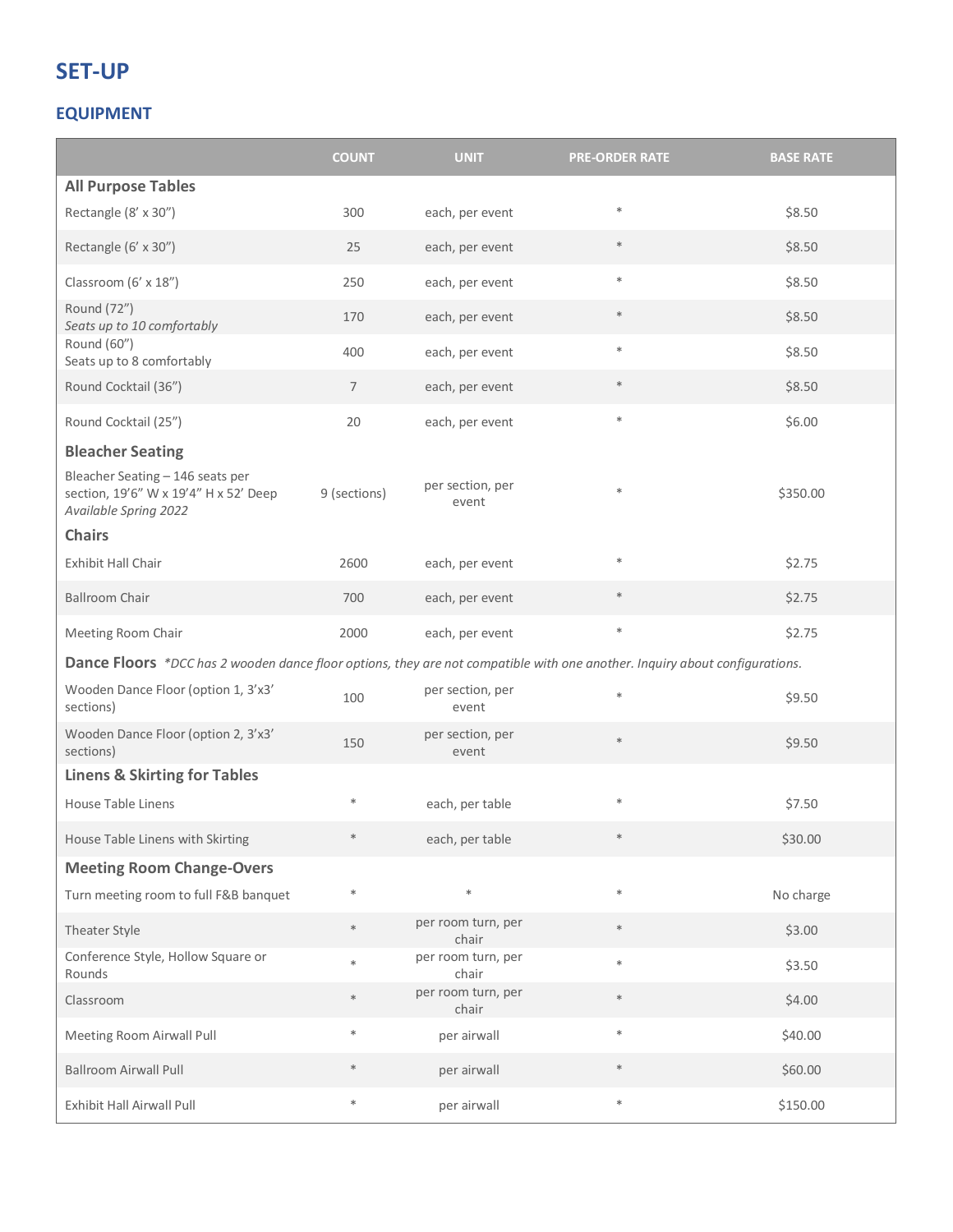# **SET-UP (continued)**

#### **EQUIPMENT**

|                                                                                            | <b>COUNT</b>   | <b>UNIT</b>                    | <b>PRE-ORDER RATE</b> | <b>BASE RATE</b> |
|--------------------------------------------------------------------------------------------|----------------|--------------------------------|-----------------------|------------------|
| <b>Miscellaneous Equipment</b>                                                             |                |                                |                       |                  |
| Easels for Signage                                                                         | 20             | each, per event                | $\ast$                | \$10.00          |
| Ebony Electric Upright Piano<br>3rd floor use only                                         | $\mathbf{1}$   | per day                        | $\ast$                | \$250.00         |
| Electric Baby Grand Piano<br>1st floor use only                                            | $\mathbf{1}$   | per day                        | $\ast$                | \$250.00         |
| Flags: US & Ohio<br>Limited availability, inquire                                          | $\ast$         | each, per event                | $\ast$                | \$25.00          |
| Forklift<br>Must be operated by DCC personnel or<br>certification is required to operate   | $\mathbf{1}$   | each, per event                | $\ast$                | \$350.00         |
| Garment/Coat Racks                                                                         | 18             | each, per event                | $\ast$                | \$25.00          |
| Genie Lift<br>Must be operated by DCC personnel or<br>certification is required to operate | $\mathbf{1}$   | each, per event                | $\ast$                | 390.00           |
| Pipe & Drape<br>Limited availability, inquire                                              | $\ast$         | per linear foot, per<br>set-up | $\ast$                | \$4.50           |
| Podium                                                                                     | $\overline{7}$ | each, per event                | $\ast$                | \$50.00          |
| Rope & Stanchion<br>Limited availability, inquire                                          | $\ast$         | each, per event                | $\ast$                | \$15.00          |
| Security Safe                                                                              | $\mathbf{1}$   | per day                        | $\ast$                | \$50.00          |
| Young Chang Piano<br>Can be used on any floor                                              | $\mathbf{1}$   | per day                        | $\ast$                | \$150.00         |

#### **EVENT PERSONNEL**

Labor rates fluctuate, the rates below are estimates. Confirm your event pricing with your Event Services Manager.

|                                                                                                                                        | <b>UNIT</b>                                                                 | <b>BASE RATE</b>                   | <b>ONSITE RATE</b>         |
|----------------------------------------------------------------------------------------------------------------------------------------|-----------------------------------------------------------------------------|------------------------------------|----------------------------|
| Coat Check (Non-Hosted)<br>Paid by attendee (includes labor, equipment,<br>and tickets). Show management must meet<br>minimum required | per day<br>per item (coat/luggage)                                          | \$300.00<br>\$2.00                 | $\ast$                     |
| Coat Check (Hosted)<br>Paid by Show Management (includes labor,<br>equipment, and tickets). Based on number of<br>items                | per day, up to 750 items<br>per day, 751-1225 items<br>per day, 1226+ items | \$300.00<br>\$600.00<br>\$1,200.00 | $*$                        |
| Electrician                                                                                                                            | per hour, per person                                                        | \$75.00                            | TBD, based on availability |
| Lift Operator                                                                                                                          | per hour, per person                                                        | \$50.00                            | TBD, based on availability |
| Set-Up Labor                                                                                                                           | per hour, per person                                                        | \$30.00                            | TBD, based on availability |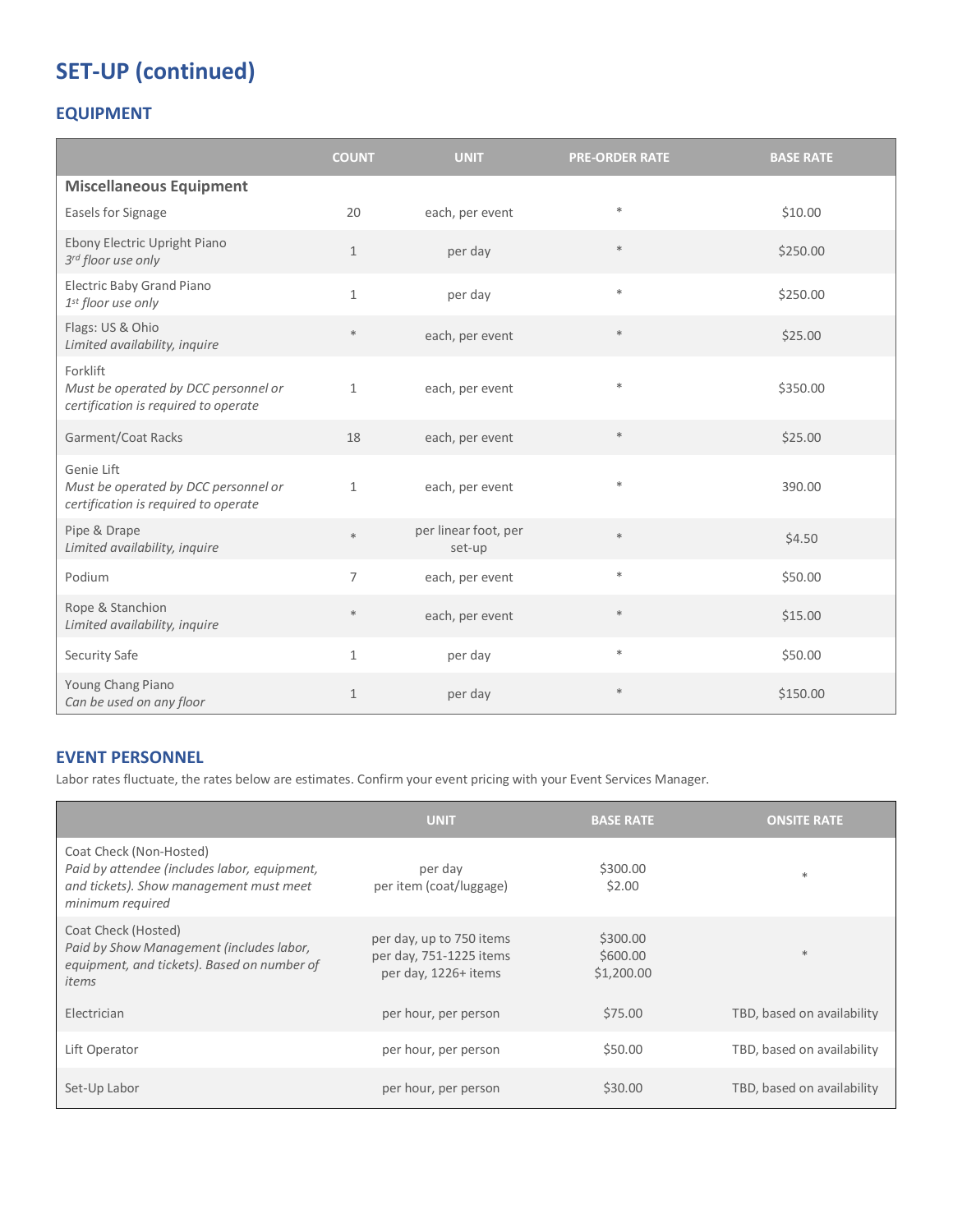# **ADDITIONAL SERVICES**

#### **EQUIPMENT**

|                                                                     | <b>UNIT</b>                              | <b>PRE-ORDER RATE</b> | <b>BASE RATE</b>  |
|---------------------------------------------------------------------|------------------------------------------|-----------------------|-------------------|
| <b>Key Options</b>                                                  |                                          |                       |                   |
| Lock Change<br>3 keys provided at no charge                         | per room, re-core<br>each additional key | $*$                   | \$75.00<br>\$5.00 |
| Missing Key Fee<br>Any missing or un-returned keys will incur a fee | per key                                  | $*$                   | \$50.00           |
| <b>Standard Key Option</b><br>3 keys provided at no charge          | each additional key                      | $*$                   | \$5.00            |

#### **ADDITIONAL SERVICES**

|                                             | <b>UNIT</b>        | <b>PRE-ORDER RATE</b> | <b>BASE RATE</b> |
|---------------------------------------------|--------------------|-----------------------|------------------|
| <b>Insurance</b>                            |                    |                       |                  |
| Event Liability Insurance                   | per attendee       | Call for Quote        |                  |
| <b>Merchandise Fee</b>                      |                    |                       |                  |
| Event Merchandise Sales<br>Minimum required | per day, per event | $\ast$                | \$100.00         |

### **TECHNICAL**

#### **EVENT PERSONNEL**

|                                                                   | <b>UNIT</b>        | <b>PRE-ORDER RATE</b> | <b>BASE RATE</b> |
|-------------------------------------------------------------------|--------------------|-----------------------|------------------|
| <b>House Sound Patch</b>                                          |                    |                       |                  |
| DCC In-House Contractor<br>Mills James in the in-house contractor | *                  | No Charge             |                  |
| Outside Contractor                                                | per patch, per day | $*$                   | \$50.00          |

# **PRODUCTION, AUDIO-VISUAL & RIGGING**

*Mills James is the in-house production (audio/visual) and exclusive rigging partner at the Dayton Convention Center. Their mission is to elevate the convention center's events with a service mindset, unparalleled agility, and technology innovations commensurate with the city's growing reputation.*

*As one of the largest production companies in the country, Mills James brings a unique combination of live and virtual event production, video production, and scenic design services to convention center clientele. Beyond serving clients' daily audiovisual needs, Mills James produces meetings and events known for their audience impact and engagement.*

*For more information, please contact: Sales Manager Joe Wynn 937-535-5316 jwynn@mjp.com*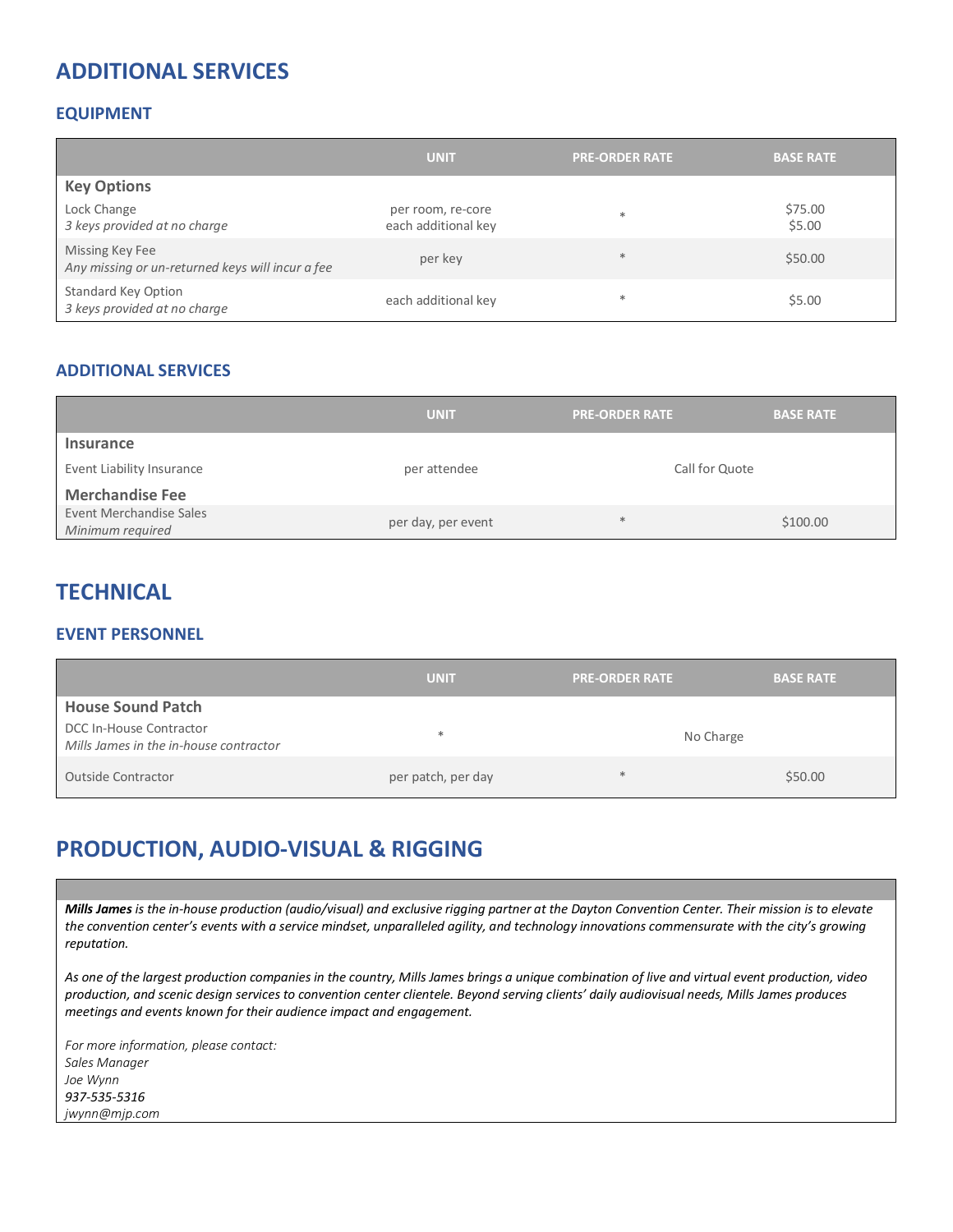# **INTERNET**

#### **SERVICES**

Contact your Event Services Manager for pricing on Custom Services.

|                                                                                                                         | <b>UNIT</b>       | <b>PRE-ORDER RATE</b> | <b>BASE RATE</b> |
|-------------------------------------------------------------------------------------------------------------------------|-------------------|-----------------------|------------------|
| Single User Wireless Internet<br>Encrypted and secure wireless internet acce3ss<br>at up to 50 Mbps for a single device | per device        | $\ast$                | \$125.00         |
| <b>Private Wireless Network</b>                                                                                         | per day           | $*$                   | \$500.00         |
| Hard Wired Internet                                                                                                     | per drop, per day | $\ast$                | \$500.00         |

# **SECURITY & SPECIAL SERVICES**

#### **EVENT PERSONNEL**

|                                                                              | <b>UNIT</b>           | <b>PRE-ORDER RATE</b> | <b>BASE RATE</b> |
|------------------------------------------------------------------------------|-----------------------|-----------------------|------------------|
| <b>Security</b>                                                              |                       |                       |                  |
| <b>DCC Event Security</b>                                                    | per guard, per hour   | $\ast$                | \$30.00          |
| <b>Special Services</b>                                                      |                       |                       |                  |
| Dayton Police Department                                                     | per officer, per hour | $\ast$                | \$68.00          |
| Dayton Fire Department (Fire Marshal)<br>2-hour minimum required             | per Marshal, per hour | $\ast$                | \$75.00          |
| Dayton Emergency Medical Services (EMT)<br>2 person, 2-hour minimum required | Per EMT, per hour     | $\ast$                | \$70.00          |

# **AIR CONDITIONING AND HEATING**

*Rent includes air conditioning or heating in the public spaces during move-in, show, and move-out. Air conditioning or heating in exhibit halls is provided complimentary on leased show days for the following: show hours for exhibits, session hours for general sessions, rehearsals, poster sessions, and in-hall registration.*

*Air conditioning and heating is provided complimentary on a leased move-in day in exhibit halls used as a general session for dress rehearsals only; air conditioning or heating for all other activity on a leased move-in or move-out day shall be billed at the applicable rate. Upon request, air conditioning or heating in exhibit halls during leased move-in and/or move-out days shall be billed at the applicable rate. When registration is open in an exhibit hall and air conditioning is requested on a leased move-in day, the applicable rate will also apply.*

*Meeting room air conditioning is provided complimentary for rehearsals and session times only.*

*Open doors (including dock doors) must be minimized at all times when air conditioning is on.*